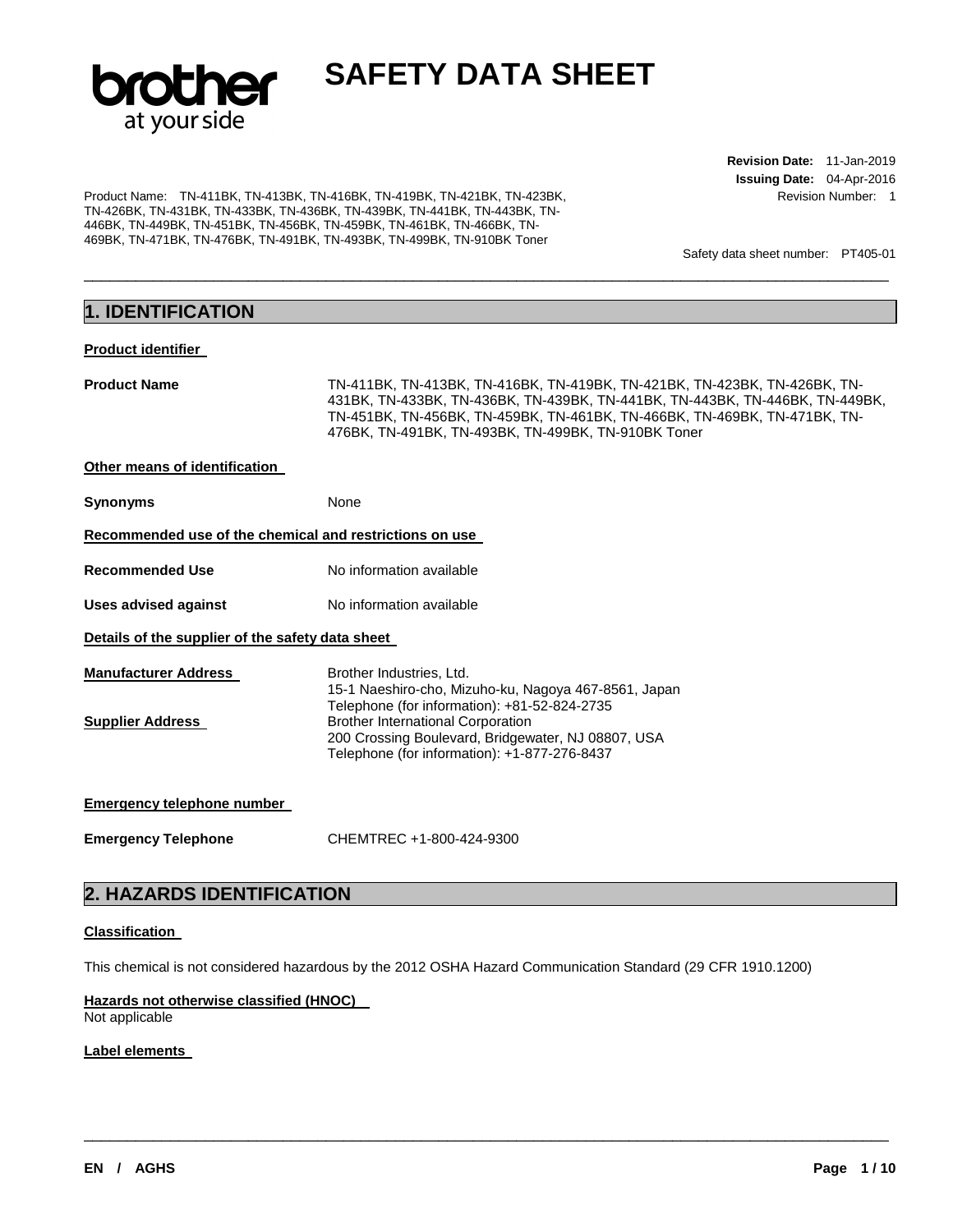

**Revision Date:** 11-Jan-2019 **Issuing Date:** 04-Apr-2016 Revision Number: 1

Product Name: TN-411BK, TN-413BK, TN-416BK, TN-419BK, TN-421BK, TN-423BK, TN-426BK, TN-431BK, TN-433BK, TN-436BK, TN-439BK, TN-441BK, TN-443BK, TN-446BK, TN-449BK, TN-451BK, TN-456BK, TN-459BK, TN-461BK, TN-466BK, TN-469BK, TN-471BK, TN-476BK, TN-491BK, TN-493BK, TN-499BK, TN-910BK Toner

Safety data sheet number: PT405-01

The product contains no substances which at their given concentration, are considered to be hazardous to health.

**Appearance** 

**Physical state:** Solid Powder **Odor:** Odorless

\_\_\_\_\_\_\_\_\_\_\_\_\_\_\_\_\_\_\_\_\_\_\_\_\_\_\_\_\_\_\_\_\_\_\_\_\_\_\_\_\_\_\_\_\_\_\_\_\_\_\_\_\_\_\_\_\_\_\_\_\_\_\_\_\_\_\_\_\_\_\_\_\_\_\_\_\_\_\_\_\_\_\_\_\_\_\_\_\_\_\_\_\_

#### **Other Information**

#### **Unknown acute toxicity**

99 % of the mixture consists of ingredient(s) of unknown toxicity 89 % of the mixture consists of ingredient(s) of unknown acute oral toxicity 99 % of the mixture consists of ingredient(s) of unknown acute inhalation toxicity (gas) 99 % of the mixture consists of ingredient(s) of unknown acute inhalation toxicity (vapor) 99 % of the mixture consists of ingredient(s) of unknown acute inhalation toxicity (dust/mist)

### **3. COMPOSITION/INFORMATION ON INGREDIENTS**

### **Substance**

Not applicable.

### **Mixture**

| Chemical name               | CAS No      | Weight-% | Trade secret |
|-----------------------------|-------------|----------|--------------|
| Styrene-acrylate-copolymer  | 25767-47-9  | 65-75    |              |
| Fatty acid ester            | $***$       | $8 - 18$ |              |
| Carbon Black (bound)        | 1333-86-4   | $4 - 14$ |              |
| Styrene-acrylate Resin      | $***$       | 7>       |              |
| <b>PMMA</b>                 | 9011-14-7   | $1 - 5$  |              |
| Silicon dioxide (amorphous) | 112945-52-5 | <3       |              |
| Silicon Dioxide (amorphous) | 7631-86-9   | <3       |              |
| Silicon dioxide (amorphous) | 844491-94-7 | <3       |              |

\_\_\_\_\_\_\_\_\_\_\_\_\_\_\_\_\_\_\_\_\_\_\_\_\_\_\_\_\_\_\_\_\_\_\_\_\_\_\_\_\_\_\_\_\_\_\_\_\_\_\_\_\_\_\_\_\_\_\_\_\_\_\_\_\_\_\_\_\_\_\_\_\_\_\_\_\_\_\_\_\_\_\_\_\_\_\_\_\_\_\_\_\_

\*The exact percentage (concentration) of composition has been withheld as a trade secret.

\*\* Trade secret

### **4. FIRST AID MEASURES**

### **Description of first aid measures**

**Inhalation Remove to fresh air.**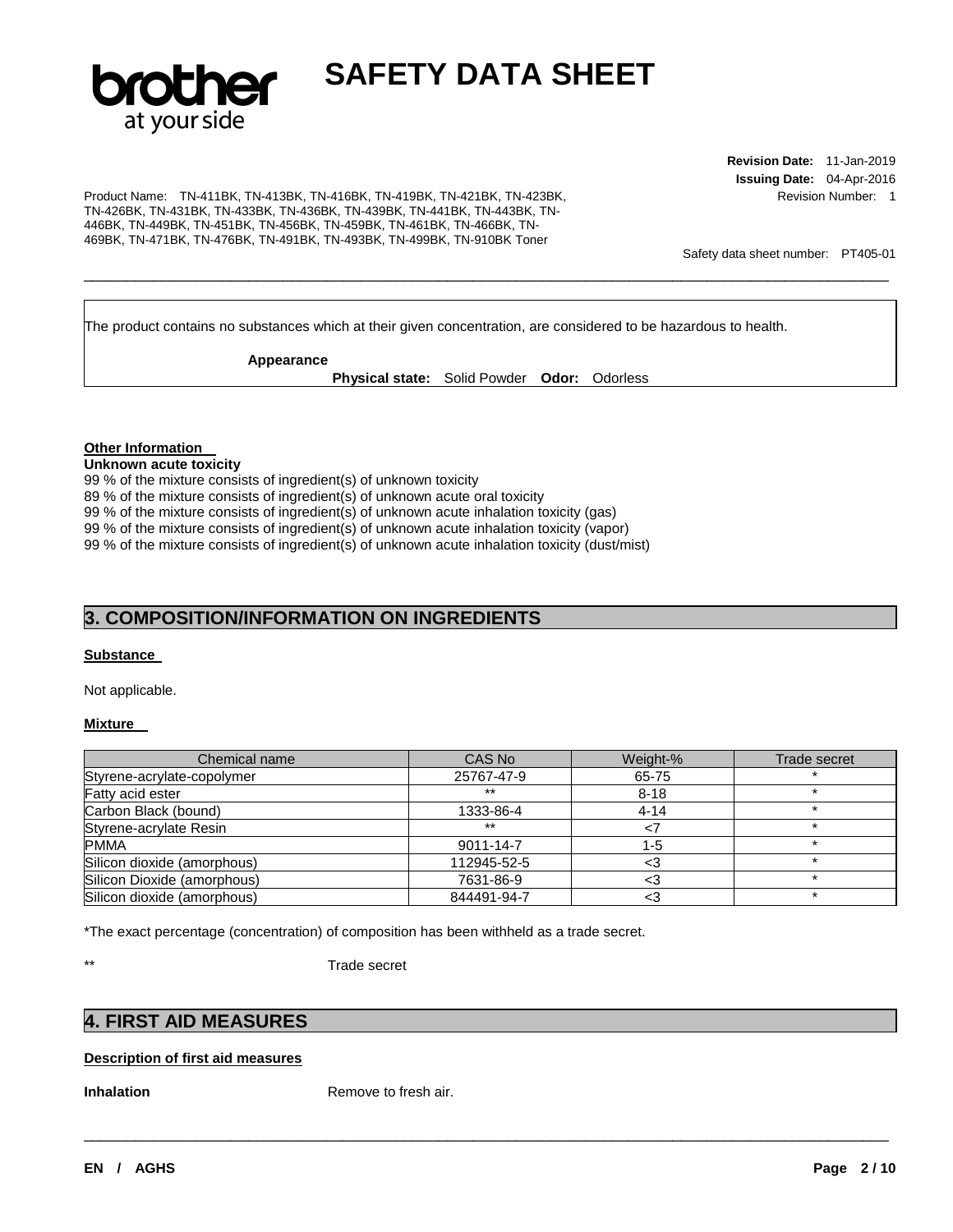

**Revision Date:** 11-Jan-2019 **Issuing Date:** 04-Apr-2016 Revision Number: 1

Product Name: TN-411BK, TN-413BK, TN-416BK, TN-419BK, TN-421BK, TN-423BK, TN-426BK, TN-431BK, TN-433BK, TN-436BK, TN-439BK, TN-441BK, TN-443BK, TN-446BK, TN-449BK, TN-451BK, TN-456BK, TN-459BK, TN-461BK, TN-466BK, TN-469BK, TN-471BK, TN-476BK, TN-491BK, TN-493BK, TN-499BK, TN-910BK Toner

Safety data sheet number: PT405-01

| Eye contact                                                 | Rinse thoroughly with plenty of water for at least 15 minutes, lifting lower and upper eyelids.<br>Consult a physician.                                                                                                                                                                                                                    |
|-------------------------------------------------------------|--------------------------------------------------------------------------------------------------------------------------------------------------------------------------------------------------------------------------------------------------------------------------------------------------------------------------------------------|
| Skin contact:                                               | Wash skin with soap and water. In the case of skin irritation or allergic reactions see a<br>physician.                                                                                                                                                                                                                                    |
| Ingestion                                                   | Clean mouth with water and drink afterwards plenty of water.                                                                                                                                                                                                                                                                               |
| Most important symptoms and effects, both acute and delayed |                                                                                                                                                                                                                                                                                                                                            |
| Symptoms                                                    | Inhalation (dust): For large quantities: May cause irritation to the respiratory system.<br>Increased difficulty in breathing. Sneezing. Coughing<br>Eye contact: May cause eye irritation<br>Skin contact: : Repeated and/or prolonged skin contact may cause irritation<br>Ingestion: May cause stomach ache. Unlikely route of exposure |
|                                                             | Indication of any immediate medical attention and special treatment needed                                                                                                                                                                                                                                                                 |

\_\_\_\_\_\_\_\_\_\_\_\_\_\_\_\_\_\_\_\_\_\_\_\_\_\_\_\_\_\_\_\_\_\_\_\_\_\_\_\_\_\_\_\_\_\_\_\_\_\_\_\_\_\_\_\_\_\_\_\_\_\_\_\_\_\_\_\_\_\_\_\_\_\_\_\_\_\_\_\_\_\_\_\_\_\_\_\_\_\_\_\_\_

**Note to physicians Treat symptomatically.** 

### **5. FIRE-FIGHTING MEASURES**

| <b>Suitable Extinguishing Media</b>                                    | Use extinguishing measures that are appropriate to local circumstances and the<br>surrounding environment.                                                                                                                                                                                                                                                                                                                                                                                                                                      |
|------------------------------------------------------------------------|-------------------------------------------------------------------------------------------------------------------------------------------------------------------------------------------------------------------------------------------------------------------------------------------------------------------------------------------------------------------------------------------------------------------------------------------------------------------------------------------------------------------------------------------------|
| Unsuitable extinguishing media                                         | Do not use water jet.                                                                                                                                                                                                                                                                                                                                                                                                                                                                                                                           |
| Specific hazards arising from the<br>chemical<br><b>Explosion data</b> | May form explosive dust clouds in air                                                                                                                                                                                                                                                                                                                                                                                                                                                                                                           |
| <b>Sensitivity to Mechanical Impact None.</b>                          |                                                                                                                                                                                                                                                                                                                                                                                                                                                                                                                                                 |
| <b>Sensitivity to Static Discharge</b>                                 | None.                                                                                                                                                                                                                                                                                                                                                                                                                                                                                                                                           |
| Special protective equipment for<br>fire-fighters                      | Do not use high-pressure water in order to prevent creating a dust cloud and spreading fire<br>dust. Use appropriate respirator for carbon monoxide and carbon dioxide. Wear positive<br>pressure self-contained breathing apparatus (SCBA) during the attack phase of firefighting<br>operations and during cleanup in enclosed or poorly ventilated areas immediately after a<br>fire. Personnel not having suitable respiratory protection must leave the area to prevent<br>significant exposure to toxic combustion gases from any source. |

### **6. ACCIDENTAL RELEASE MEASURES**

### **Personal precautions, protective equipment and emergency procedures**

**Personal precautions** Avoid generation of dust. Do not breathe dust. A suitable dust mask or dust respirator with filter type A/P may be appropriate.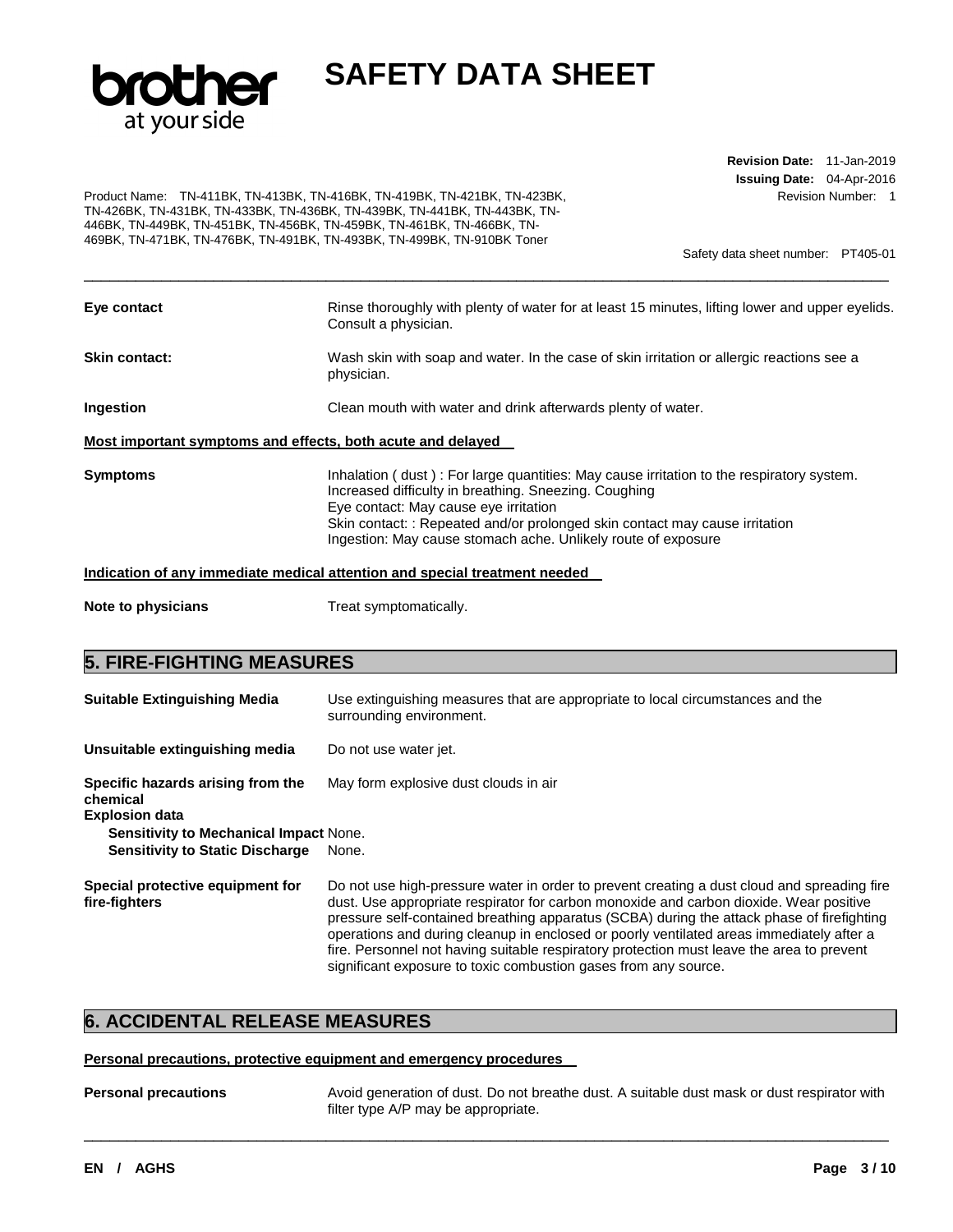

\_\_\_\_\_\_\_\_\_\_\_\_\_\_\_\_\_\_\_\_\_\_\_\_\_\_\_\_\_\_\_\_\_\_\_\_\_\_\_\_\_\_\_\_\_\_\_\_\_\_\_\_\_\_\_\_\_\_\_\_\_\_\_\_\_\_\_\_\_\_\_\_\_\_\_\_\_\_\_\_\_\_\_\_\_\_\_\_\_\_\_\_\_

Product Name: TN-411BK, TN-413BK, TN-416BK, TN-419BK, TN-421BK, TN-423BK, TN-426BK, TN-431BK, TN-433BK, TN-436BK, TN-439BK, TN-441BK, TN-443BK, TN-446BK, TN-449BK, TN-451BK, TN-456BK, TN-459BK, TN-461BK, TN-466BK, TN-469BK, TN-471BK, TN-476BK, TN-491BK, TN-493BK, TN-499BK, TN-910BK Toner

**Revision Date:** 11-Jan-2019 **Issuing Date:** 04-Apr-2016 Revision Number: 1

Safety data sheet number: PT405-01

### **Environmental precautions**

Prevent entry into waterways, sewers, basements or confined areas

### **Methods and material for containment and cleaning up**

| <b>Methods for containment</b>         | Sweep the spilt toner or remove it with a vacuum cleaner and transfer into a sealed<br>container carefully. Sweep slowly to minimize generation of dust during cleanup. If a<br>vacuum cleaner is used, the motor must be rated as dust explosion proof. Potential for very<br>fine particles to be taken into the vacuum only to be passed back into the environment due<br>to pore size in the bag or filter. |
|----------------------------------------|-----------------------------------------------------------------------------------------------------------------------------------------------------------------------------------------------------------------------------------------------------------------------------------------------------------------------------------------------------------------------------------------------------------------|
| Methods for cleaning up                | Take up mechanically, placing in appropriate containers for disposal.                                                                                                                                                                                                                                                                                                                                           |
| <b>Prevention of secondary hazards</b> | Clean contaminated objects and areas thoroughly observing environmental regulations.                                                                                                                                                                                                                                                                                                                            |

### **7. HANDLING AND STORAGE**

#### **Precautions for safe handling**

| Advice on safe handling | Keep out of the reach of children. Avoid generation of dust. Avoid inhalation of high |  |
|-------------------------|---------------------------------------------------------------------------------------|--|
|                         | concentrations of dust. Avoid contact with eyes.                                      |  |

#### **Conditions for safe storage, including any incompatibilities**

**Storage Conditions Keep containers tightly closed in a dry, cool and well-ventilated place.** 

These products are black toner in a cartridge for Brother Industries, Ltd. laser printers, multifunction devices and fax receivers. This cartridge should be used as supplied by Brother and for use in the products stated.

### **8. EXPOSURE CONTROLS/PERSONAL PROTECTION**

### **Control parameters**

**Exposure Limits** The following ingredients are the only ingredients of the product above the cut-off level (or level that contributes to the hazard classification of the mixture) which have an exposure limit applicable in the region for which this safety data sheet is intended or other recommended limit. At this time, the other relevant constituents have no known exposure limits from the sources listed here.

| Chemical name                     | <b>ACGIH TLV</b>                                        | <b>OSHA PEL</b>                                                  | NIOSH IDLH                                                                                                                        |
|-----------------------------------|---------------------------------------------------------|------------------------------------------------------------------|-----------------------------------------------------------------------------------------------------------------------------------|
| Carbon Black (bound)<br>1333-86-4 | TWA: $3 \text{ mg/m}^3$ inhalable<br>particulate matter | TWA: $3.5 \text{ mg/m}^3$<br>(vacated) TWA: $3.5 \text{ mg/m}^3$ | IDLH: 1750 mg/m <sup>3</sup><br>TWA: $3.5 \text{ mg/m}^3$<br>TWA: 0.1 mg/m <sup>3</sup> Carbon black<br>in presence of Polycyclic |
|                                   |                                                         |                                                                  | aromatic hydrocarbons PAH                                                                                                         |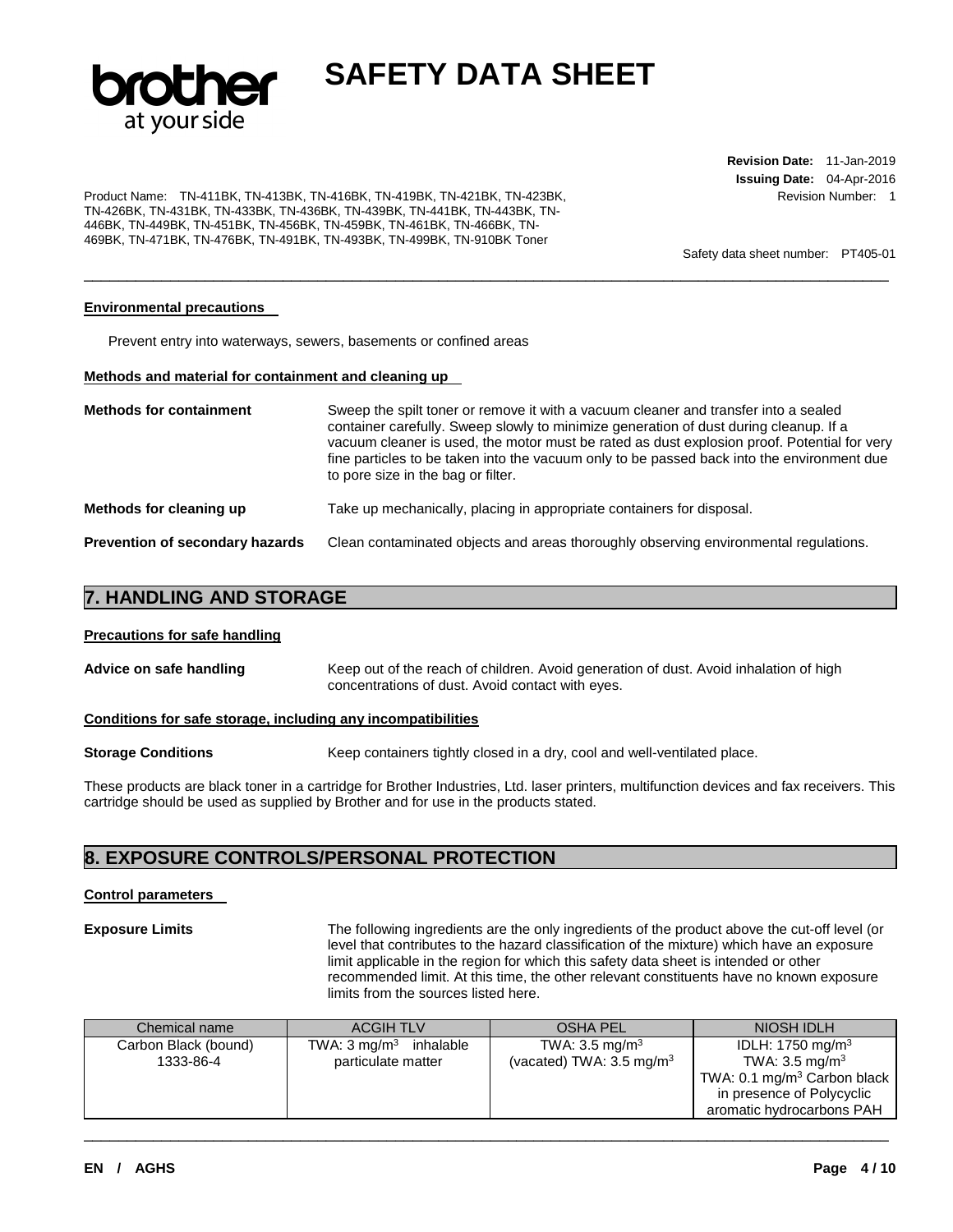

**Revision Date:** 11-Jan-2019 **Issuing Date:** 04-Apr-2016 Revision Number: 1

Product Name: TN-411BK, TN-413BK, TN-416BK, TN-419BK, TN-421BK, TN-423BK, TN-426BK, TN-431BK, TN-433BK, TN-436BK, TN-439BK, TN-441BK, TN-443BK, TN-446BK, TN-449BK, TN-451BK, TN-456BK, TN-459BK, TN-461BK, TN-466BK, TN-469BK, TN-471BK, TN-476BK, TN-491BK, TN-493BK, TN-499BK, TN-910BK Toner

Safety data sheet number: PT405-01

| Silicon Dioxide (amorphous) | No data available | (vacated) TWA: 6 mg/m <sup>3</sup>    | IDLH: 3000 mg/m <sup>3</sup> |
|-----------------------------|-------------------|---------------------------------------|------------------------------|
| 7631-86-9                   |                   | <1% Crystalline silica                | TWA: 6 mg/m <sup>3</sup>     |
|                             |                   | TWA: 20 mppcf                         |                              |
|                             |                   | $(80)/(%$ SiO2) mg/m <sup>3</sup> TWA |                              |

### **Appropriate engineering controls**

| <b>Engineering controls</b>                                           | Good general ventilation should be sufficient under normal use.                                                                                                             |  |
|-----------------------------------------------------------------------|-----------------------------------------------------------------------------------------------------------------------------------------------------------------------------|--|
| Individual protection measures, such as personal protective equipment |                                                                                                                                                                             |  |
| Eye/face protection                                                   | No special protective equipment required.                                                                                                                                   |  |
| Skin and body protection                                              | No special protective equipment required.                                                                                                                                   |  |
| <b>Respiratory protection</b>                                         | No protective equipment is needed under normal use conditions. If exposure limits are<br>exceeded or irritation is experienced, ventilation and evacuation may be required. |  |
| <b>Environmental exposure controls</b>                                | Avoid release to the environment.                                                                                                                                           |  |
| <b>General hygiene considerations</b>                                 | Handle in accordance with good industrial hygiene and safety practice.                                                                                                      |  |

### **9. PHYSICAL AND CHEMICAL PROPERTIES**

### **Information on basic physical and chemical properties**

| Appearance                       |                          |                  |  |
|----------------------------------|--------------------------|------------------|--|
| <b>Physical state</b>            | Solid Powder             |                  |  |
| Color                            | black                    |                  |  |
| Odor                             | Odorless                 |                  |  |
| Odor threshold                   | No information available |                  |  |
| <b>Property</b>                  | Values                   | Remarks • Method |  |
| рH                               | No data available        | None known       |  |
| Melting point / freezing point   | No data available        | None known       |  |
| Boiling point / boiling range    | No data available        | None known       |  |
| Flash point                      | No data available        | None known       |  |
| <b>Evaporation rate</b>          | No data available        | None known       |  |
| Flammability (solid, gas)        | No data available        | None known       |  |
| <b>Flammability Limit in Air</b> |                          | None known       |  |
| <b>Upper flammability limit:</b> | No data available        |                  |  |
| Lower flammability limit:        | No data available        |                  |  |
| Vapor pressure                   | No data available        | None known       |  |
| Vapor density                    | No data available        | None known       |  |
| <b>Relative density</b>          | No data available        | None known       |  |
| Water solubility                 | Insoluble in water       |                  |  |
| Solubility(ies)                  | No data available        | None known       |  |
| <b>Partition coefficient</b>     | No data available        | None known       |  |
| <b>Autoignition temperature</b>  | No data available        | None known       |  |
| <b>Decomposition temperature</b> | No data available        | None known       |  |
|                                  |                          |                  |  |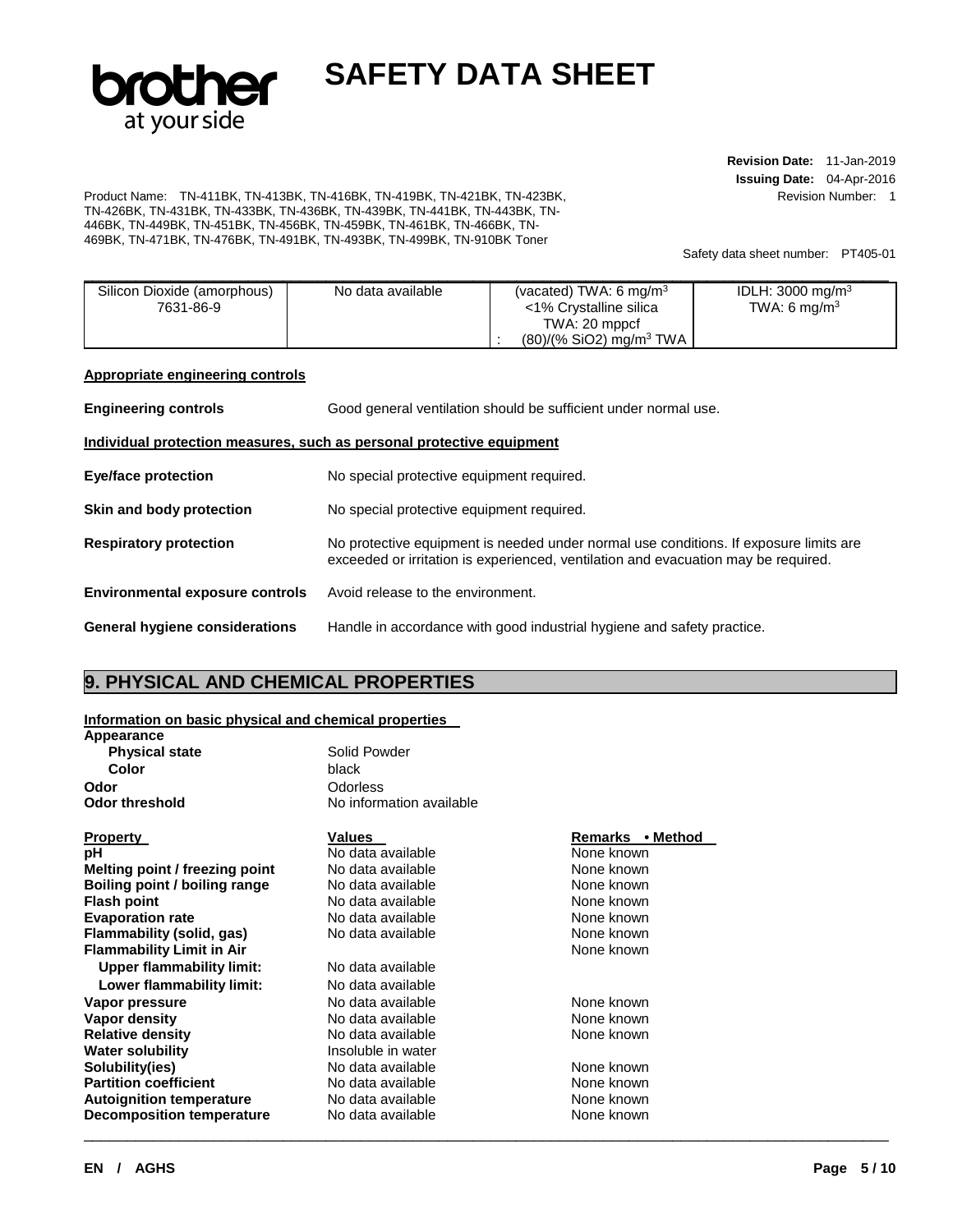

Product Name: TN-411BK, TN-413BK, TN-416BK, TN-419BK, TN-421BK, TN-423BK, TN-426BK, TN-431BK, TN-433BK, TN-436BK, TN-439BK, TN-441BK, TN-443BK, TN-446BK, TN-449BK, TN-451BK, TN-456BK, TN-459BK, TN-461BK, TN-466BK, TN-469BK, TN-471BK, TN-476BK, TN-491BK, TN-493BK, TN-499BK, TN-910BK Toner

**Revision Date:** 11-Jan-2019 **Issuing Date:** 04-Apr-2016 Revision Number: 1

Safety data sheet number: PT405-01

| <b>Kinematic viscosity</b><br><b>Dynamic viscosity</b> | No data available        | None known<br>None known                                                                          |
|--------------------------------------------------------|--------------------------|---------------------------------------------------------------------------------------------------|
| <b>Explosive properties</b>                            | No information available | Explosive limits of toner particles suspended in air<br>approximately equal to that of coal dust. |
| <b>Oxidizing properties</b>                            | No information available |                                                                                                   |
| <b>Other Information</b>                               |                          |                                                                                                   |
| Softening point                                        | No information available |                                                                                                   |
| <b>Molecular weight</b>                                | No information available |                                                                                                   |
| <b>VOC Content (%)</b>                                 | No information available |                                                                                                   |
| <b>Liquid Density</b>                                  | No information available |                                                                                                   |
| <b>Bulk density</b>                                    | No information available |                                                                                                   |

\_\_\_\_\_\_\_\_\_\_\_\_\_\_\_\_\_\_\_\_\_\_\_\_\_\_\_\_\_\_\_\_\_\_\_\_\_\_\_\_\_\_\_\_\_\_\_\_\_\_\_\_\_\_\_\_\_\_\_\_\_\_\_\_\_\_\_\_\_\_\_\_\_\_\_\_\_\_\_\_\_\_\_\_\_\_\_\_\_\_\_\_\_

\_\_\_\_\_\_\_\_\_\_\_\_\_\_\_\_\_\_\_\_\_\_\_\_\_\_\_\_\_\_\_\_\_\_\_\_\_\_\_\_\_\_\_\_\_\_\_\_\_\_\_\_\_\_\_\_\_\_\_\_\_\_\_\_\_\_\_\_\_\_\_\_\_\_\_\_\_\_\_\_\_\_\_\_\_\_\_\_\_\_\_\_\_

## **10. STABILITY AND REACTIVITY**

| <b>Reactivity</b>                                                       | No information available.                                               |
|-------------------------------------------------------------------------|-------------------------------------------------------------------------|
| <b>Chemical stability</b>                                               | Stable under normal conditions.                                         |
| <b>Possibility of hazardous reactions</b> None under normal processing. |                                                                         |
| <b>Conditions to avoid</b>                                              | Keep away from heat. Avoid friction, sparks, or other means of ignition |
| Incompatible materials                                                  | Strong oxidizing agents                                                 |
|                                                                         |                                                                         |

**Hazardous decomposition products** Carbon oxides. Nitrogen oxides (NOx).

### **11. TOXICOLOGICAL INFORMATION**

### **Product Information**

| <b>Inhalation</b>                | Acute $LC_{50}$ > 5.2 mg/l/4h (OECD 436 method)                     |  |  |  |  |
|----------------------------------|---------------------------------------------------------------------|--|--|--|--|
| Eye contact                      | No information available                                            |  |  |  |  |
| Skin contact:                    | No information available                                            |  |  |  |  |
| Ingestion                        | Acute $LD_{50} > 2000$ mg/kg (OECD 420 method)                      |  |  |  |  |
| <b>Skin corrosion/irritation</b> | Non-irritant (OECD 404 method)<br>pH: Not applicable                |  |  |  |  |
| Serious eye damage/irritation    | Minimal irritant to the eye (OECD 405 method)<br>pH: Not applicable |  |  |  |  |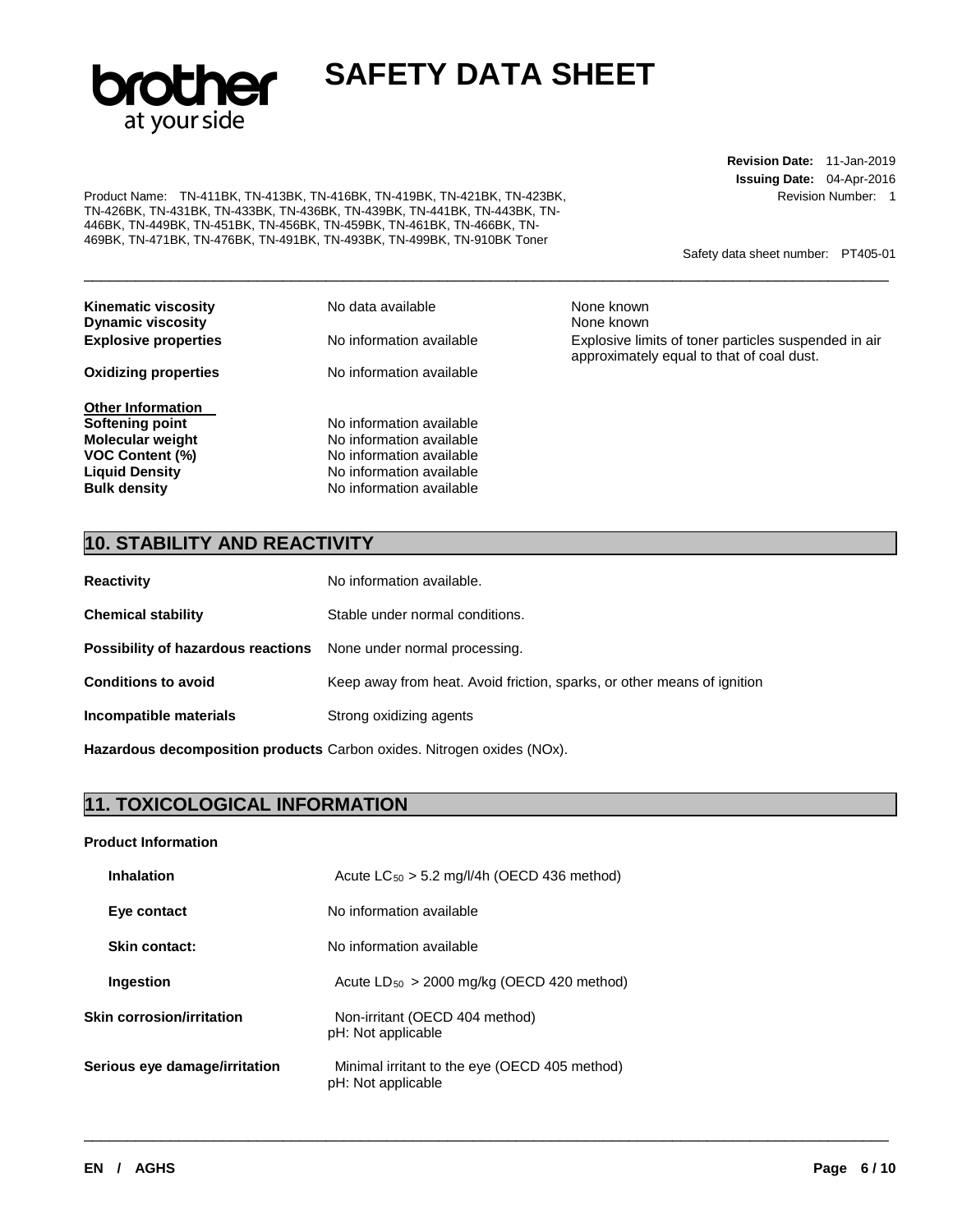

Product Name: TN-411BK, TN-413BK, TN-416BK, TN-419BK, TN-421BK, TN-423BK, TN-426BK, TN-431BK, TN-433BK, TN-436BK, TN-439BK, TN-441BK, TN-443BK, TN-446BK, TN-449BK, TN-451BK, TN-456BK, TN-459BK, TN-461BK, TN-466BK, TN-469BK, TN-471BK, TN-476BK, TN-491BK, TN-493BK, TN-499BK, TN-910BK Toner

**Revision Date:** 11-Jan-2019 **Issuing Date:** 04-Apr-2016 Revision Number: 1

Safety data sheet number: PT405-01

| Respiratory or skin sensitization | It is not a skin sensitizer (OECD 429 method)                                                                                                                                                                                                                                                                                                                                                                                                                                                                                                                                                                                                                                                                                                                                                                                                                                                                                              |
|-----------------------------------|--------------------------------------------------------------------------------------------------------------------------------------------------------------------------------------------------------------------------------------------------------------------------------------------------------------------------------------------------------------------------------------------------------------------------------------------------------------------------------------------------------------------------------------------------------------------------------------------------------------------------------------------------------------------------------------------------------------------------------------------------------------------------------------------------------------------------------------------------------------------------------------------------------------------------------------------|
| Germ cell mutagenicity            | AMES test: Negative (OECD 471 method)                                                                                                                                                                                                                                                                                                                                                                                                                                                                                                                                                                                                                                                                                                                                                                                                                                                                                                      |
| Carcinogenicity                   | Carbon Black: In 1996, the IARC re-evaluated carbon black as a Group 2B carcinogen<br>(possible human carcinogen). This classification is given to chemicals, for which there is<br>inadequate human evidence, but sufficient animal evidence on which to base an opinion of<br>carcinogenicity. The classification is based upon the development of lung tumors in rats<br>receiving chronic inhalation exposures to free carbon black at levels that induce particle<br>overload of the lung. Studies performed in animal models other than rats did not show any<br>association between carbon black and lung tumors. Moreover, a two-year cancer bioassay<br>using a typical toner preparation containing carbon black demonstrated no association<br>between toner exposure and tumor development in rats.<br>Other ingredients of this product have not been classified as carcinogens according<br>to IARC monographs, NTP and OSHA |

\_\_\_\_\_\_\_\_\_\_\_\_\_\_\_\_\_\_\_\_\_\_\_\_\_\_\_\_\_\_\_\_\_\_\_\_\_\_\_\_\_\_\_\_\_\_\_\_\_\_\_\_\_\_\_\_\_\_\_\_\_\_\_\_\_\_\_\_\_\_\_\_\_\_\_\_\_\_\_\_\_\_\_\_\_\_\_\_\_\_\_\_\_

### **12. ECOLOGICAL INFORMATION**

**Ecotoxicity** The environmental impact of this product has not been fully investigated.

| Chemical name                               | Algae/aquatic plants                                      | Fish                                             | Toxicity to<br>microorganisms | Crustacea                                  |
|---------------------------------------------|-----------------------------------------------------------|--------------------------------------------------|-------------------------------|--------------------------------------------|
| Carbon Black (bound)<br>1333-86-4           |                                                           |                                                  |                               | 5600: 24 h Daphnia<br>magna mg/L EC50      |
| Silicon Dioxide<br>(amorphous)<br>7631-86-9 | 440: 72 h<br>Pseudokirchneriella<br>subcapitata mg/L EC50 | 5000: 96 h Brachydanio<br>rerio mg/L LC50 static |                               | 7600: 48 h Ceriodaphnia<br>dubia mg/L EC50 |

| Persistence and degradability | No information available.          |
|-------------------------------|------------------------------------|
| <b>Bioaccumulation</b>        | There is no data for this product. |

**Other adverse effects** No information available.

### **13. DISPOSAL CONSIDERATIONS**

### **Waste treatment methods**

| Waste from residues/unused | Do not put toner or toner cartridges into a fire, this can cause fire to spread with the risk of |
|----------------------------|--------------------------------------------------------------------------------------------------|
| products                   | causing burn injuries. Shred toner cartridges in a dust/explosion controlled environment.        |
|                            | Finely dispersed particles may form explosive mixtures in the air. Dispose of in accordance      |
|                            | with Federal, State, and local regulations.                                                      |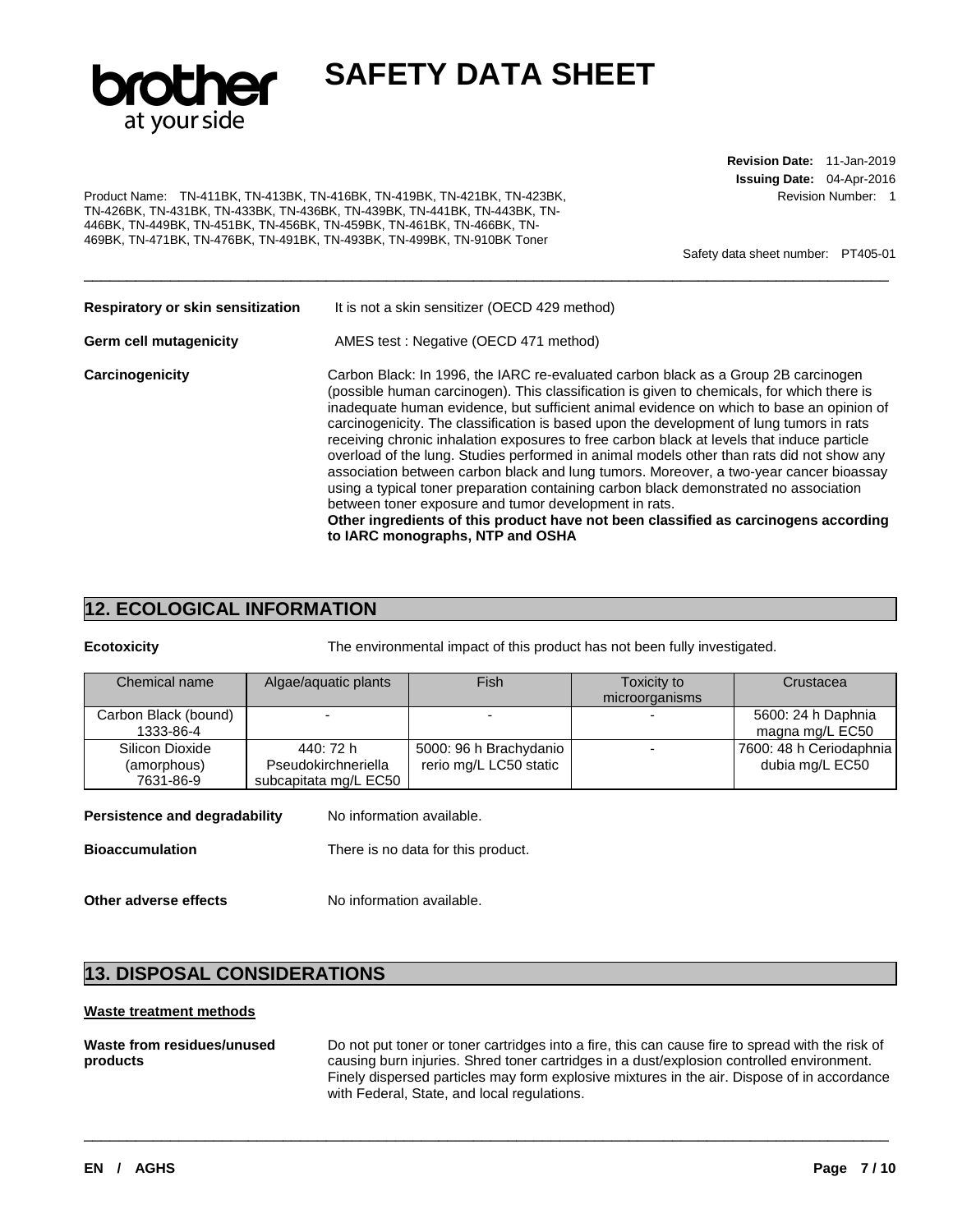

\_\_\_\_\_\_\_\_\_\_\_\_\_\_\_\_\_\_\_\_\_\_\_\_\_\_\_\_\_\_\_\_\_\_\_\_\_\_\_\_\_\_\_\_\_\_\_\_\_\_\_\_\_\_\_\_\_\_\_\_\_\_\_\_\_\_\_\_\_\_\_\_\_\_\_\_\_\_\_\_\_\_\_\_\_\_\_\_\_\_\_\_\_

Product Name: TN-411BK, TN-413BK, TN-416BK, TN-419BK, TN-421BK, TN-423BK, TN-426BK, TN-431BK, TN-433BK, TN-436BK, TN-439BK, TN-441BK, TN-443BK, TN-446BK, TN-449BK, TN-451BK, TN-456BK, TN-459BK, TN-461BK, TN-466BK, TN-469BK, TN-471BK, TN-476BK, TN-491BK, TN-493BK, TN-499BK, TN-910BK Toner

**Revision Date:** 11-Jan-2019 **Issuing Date:** 04-Apr-2016 Revision Number: 1

Safety data sheet number: PT405-01

**Contaminated packaging <br>Do not reuse empty containers.** 

### **14. TRANSPORT INFORMATION**

| <b>DOT</b>  | Not regulated |
|-------------|---------------|
| <b>TDG</b>  | Not regulated |
| <b>MEX</b>  | Not regulated |
| ICAO (air)  | Not regulated |
| IATA        | Not regulated |
| <b>IMDG</b> | Not regulated |
| <b>RID</b>  | Not regulated |
| <b>ADR</b>  | Not regulated |
| ADN         | Not regulated |

### **15. REGULATORY INFORMATION**

### **International Inventories**

| TSCA                 | Complies |
|----------------------|----------|
| <b>DSL/NDSL</b>      | Exempt   |
| <b>EINECS/ELINCS</b> | Complies |
| ENCS                 | Complies |
| IECSC                | Complies |
| KECL                 | Complies |
| <b>PICCS</b>         | Exempt   |
| AICS                 | Complies |
|                      |          |

**Legend:** 

**TSCA** - United States Toxic Substances Control Act Section 8(b) Inventory

**DSL/NDSL** - Canadian Domestic Substances List/Non-Domestic Substances List

**EINECS/ELINCS** - European Inventory of Existing Chemical Substances/European List of Notified Chemical Substances

\_\_\_\_\_\_\_\_\_\_\_\_\_\_\_\_\_\_\_\_\_\_\_\_\_\_\_\_\_\_\_\_\_\_\_\_\_\_\_\_\_\_\_\_\_\_\_\_\_\_\_\_\_\_\_\_\_\_\_\_\_\_\_\_\_\_\_\_\_\_\_\_\_\_\_\_\_\_\_\_\_\_\_\_\_\_\_\_\_\_\_\_\_

**ENCS** - Japan Existing and New Chemical Substances

**IECSC** - China Inventory of Existing Chemical Substances

- **KECL**  Korean Existing and Evaluated Chemical Substances
- **PICCS**  Philippines Inventory of Chemicals and Chemical Substances

**AICS** - Australian Inventory of Chemical Substances

### **US Federal Regulations**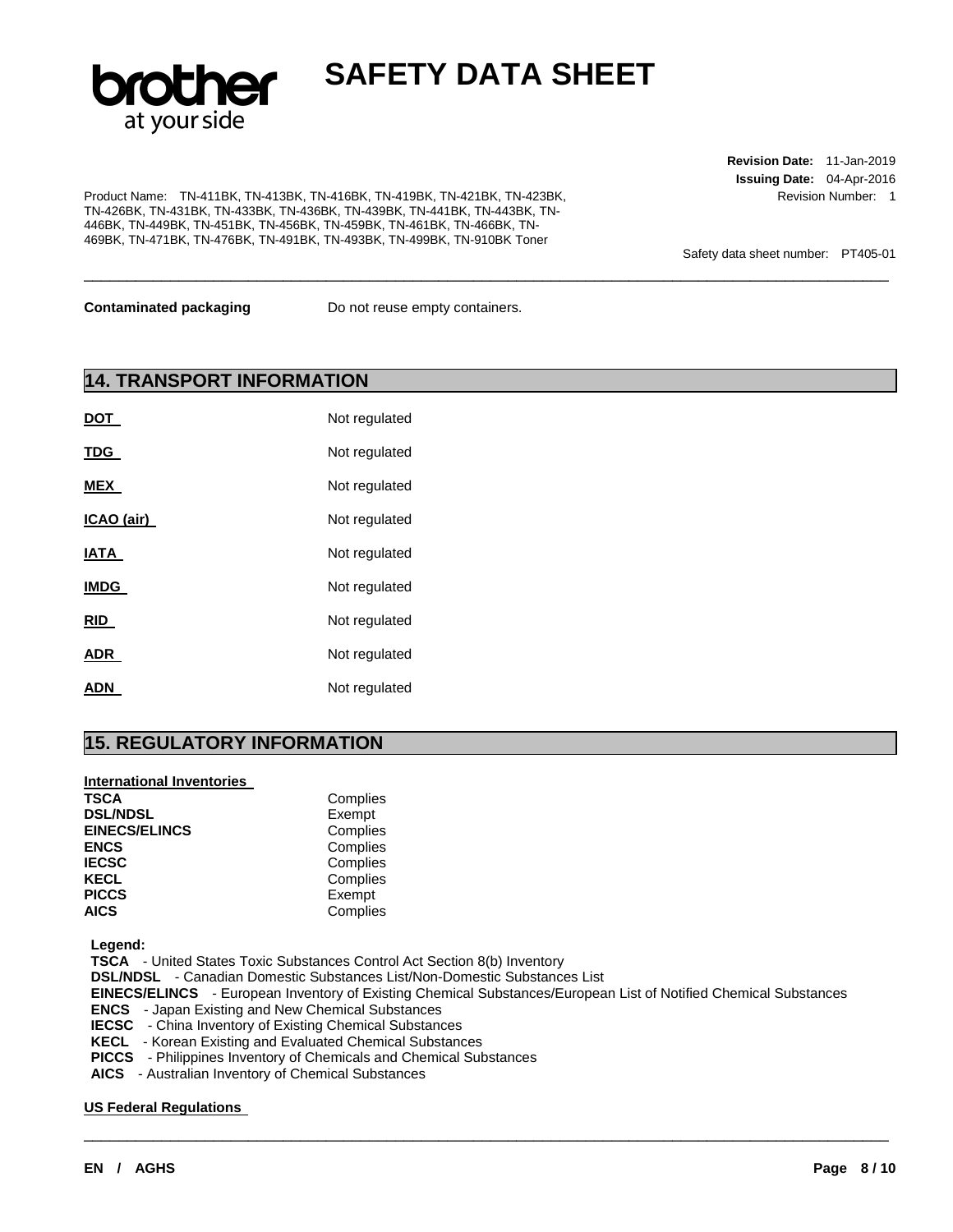

Product Name: TN-411BK, TN-413BK, TN-416BK, TN-419BK, TN-421BK, TN-423BK, TN-426BK, TN-431BK, TN-433BK, TN-436BK, TN-439BK, TN-441BK, TN-443BK, TN-446BK, TN-449BK, TN-451BK, TN-456BK, TN-459BK, TN-461BK, TN-466BK, TN-469BK, TN-471BK, TN-476BK, TN-491BK, TN-493BK, TN-499BK, TN-910BK Toner

**Revision Date:** 11-Jan-2019 **Issuing Date:** 04-Apr-2016 Revision Number: 1

Safety data sheet number: PT405-01

### **SARA 313**

Section 313 of Title III of the Superfund Amendments and Reauthorization Act of 1986 (SARA). This product does not contain any chemicals which are subject to the reporting requirements of the Act and Title 40 of the Code of Federal Regulations, Part 372.

\_\_\_\_\_\_\_\_\_\_\_\_\_\_\_\_\_\_\_\_\_\_\_\_\_\_\_\_\_\_\_\_\_\_\_\_\_\_\_\_\_\_\_\_\_\_\_\_\_\_\_\_\_\_\_\_\_\_\_\_\_\_\_\_\_\_\_\_\_\_\_\_\_\_\_\_\_\_\_\_\_\_\_\_\_\_\_\_\_\_\_\_\_

#### **SARA 311/312 Hazard Categories**

| No. |
|-----|
| No. |
| No. |
| No. |
| N٥  |
|     |

#### **CWA (Clean Water Act)**

This product does not contain any substances regulated as pollutants pursuant to the Clean Water Act (40 CFR 122.21 and 40 CFR 122.42).

### **CERCLA**

This material, as supplied, does not contain any substances regulated as hazardous substances under the Comprehensive Environmental Response Compensation and Liability Act (CERCLA) (40 CFR 302) or the Superfund Amendments and Reauthorization Act (SARA) (40 CFR 355). There may be specific reporting requirements at the local, regional, or state level pertaining to releases of this material.

### **US State Regulations**

#### **California Proposition 65**

This product does not contain any Proposition 65 chemicals.

#### **U.S. State Right-to-Know Regulations**

#### **US State Regulations**

| Chemical name        | New Jersev | Massachusetts | Pennsvlvania |
|----------------------|------------|---------------|--------------|
| Carbon Black (bound) |            |               |              |
| 1333-86-4            |            |               |              |

#### **U.S. EPA Label Information**

**EPA Pesticide Registration Number** Not applicable

### **16. OTHER INFORMATION, INCLUDING DATE OF PREPARATION OF THE LAST REVISION**

| <b>NFPA</b>          | Health hazards 0 |  | Flammability | - 0 | <b>Instability</b> 0      | Section 9: Physical and<br>chemical properties - |  |
|----------------------|------------------|--|--------------|-----|---------------------------|--------------------------------------------------|--|
| <b>HMIS</b>          | Health hazards 0 |  | Flammability | - 0 | <b>Physical hazards</b> 0 | <b>Personal protection X</b>                     |  |
| <b>Issuing Date</b>  | 04-Apr-2016      |  |              |     |                           |                                                  |  |
| <b>Revision Date</b> | 11-Jan-2019      |  |              |     |                           |                                                  |  |